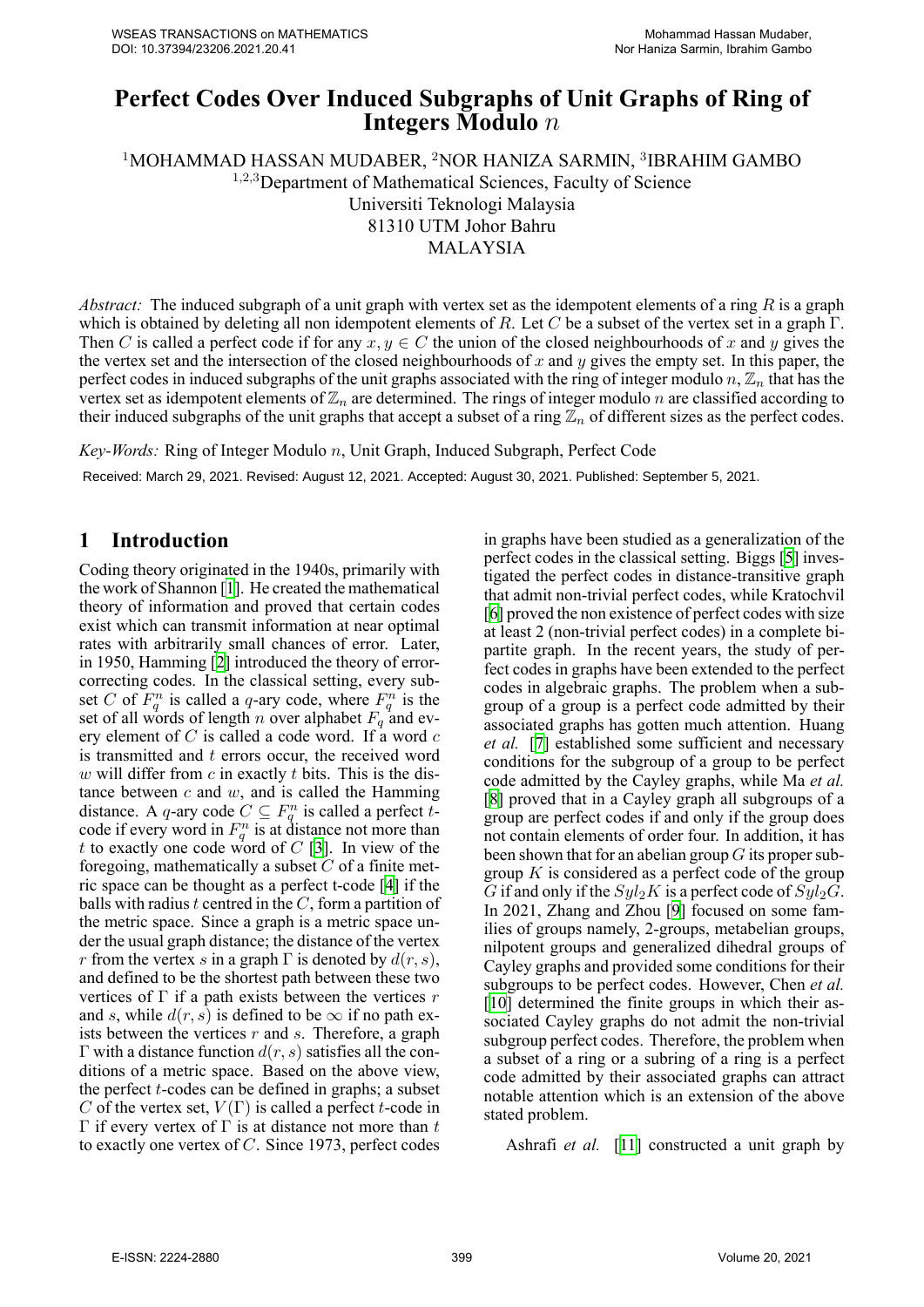defining the elements of the ring *R* as the vertex set and the vertex *r* which is distinct from the vertex *s* are adjacent if and only if  $r + s$  is a unit of R. Some of the properties of this graph such as the girth [\[12](#page-3-11)], planarity [\[13](#page-4-0)], domination number[[14\]](#page-4-1), diameter[[15\]](#page-4-2) and Hamiltonian[[16\]](#page-4-3) have also been discovered.

The induced subgraph of a unit graph is denoted by  $\Gamma'(R)$ , where the vertex set of  $\Gamma'(R)$  is the idempotent elements of  $R = \mathbb{Z}_n$ , *id*(*R*) and the vertex *r* which is distinct from the vertex *s* are adjacent if and only if  $r + s$  is a unit of *R*. An element  $r \in R$  is called an idempotent if  $r^2 = r$  [[3](#page-3-2)].

In this paper, we determine the perfect codes in induced subgraphs of unit graphs by focusing on the theme: when a subset of the idempotent elements of a ring is a perfect code in induced subgraph of a unit graph. Starting in Section 2, we obtain results on the subset perfect codes of a ring  $R = \mathbb{Z}_n$  over the induced subgraph of the unit graph. We show that the induced subgraph of a unit graph of a ring  $R = \mathbb{Z}_n$  admit a perfect code of size 2 if *n* is given as the product of two prime powers, where one of the prime is even (Theorem 2.1). In general, for the ring  $R = \mathbb{Z}_n$  if *n* is given as the product of *k* factors of odd prime powers, we prove that the induced subgraphs of a unit graph admit the perfect code of size 1 (Theorem 2.2). We further prove a perfect code of size  $2^{n-1}$  in induced subgraph of a unit graph when the ring *R* is given as product of *n* factors of  $\mathbb{Z}_{p^n}$  (Theorem 2.3).

## **2 Perfect codes in Induced Subgraph of Unit Graph**

In this section, some results are obtained on induced subgraph of a unit graph with vertex set as idempotent elements of  $R = \mathbb{Z}_n$  which accept the subset  $R = \mathbb{Z}_n$ as the perfect codes.

**Theorem 2.1.** Let  $R = \mathbb{Z}_n$ , where  $n =$  $2^{m_1}p^{m_2}$ ,  $m_1, m_2 \geq 1$  and p is an odd prime and Γ *′* (*R*) *be the induced subgraph of* Γ(*R*)*. Then the following statements hold:*

 $f(i) \Gamma'(R) = K_{2,2}$ ;  $K_{2,2}$  *is a bipartite graph with partite set of size* 2*.*

*(ii) The subset C of ring R is the perfect code of size* 2*.*

*Proof.* (i) Let  $R = \mathbb{Z}_n$ , where *n*  $2^{m_1} p^{m_2}$ ,  $m_1, m_2 \ge 1$  and p is an odd prime, then *R* contains exactly four idempotent elements, that is  $id(R) = \{x_i : i = 1, 2, 3, 4\}$ . Suppose that  $x_1 = 0$ and  $x_2 = 1$  are the trivial idempotent elements of *R*, then  $x_3$  and  $x_4$  are any two non-trivial idempotents of *R*. Since any non-trivial idempotent element is non-unit, therefore  $x_3, x_4 \notin U(R)$ . According to the hypothesis of the theorem,  $n = 2^{m_1} p^{m_2}$ , thus one of the non-trivial idempotent is a multiple of 2 and another one is a multiple of *p*. Suppose that  $x_3$  is a multiples of 2 and  $x_4$  is a multiple of  $p$ , then  $x_3 + x_4 = n + 1 \equiv 1 \mod n$ . This gives  $x_1 + x_3 \notin U(R)$  and  $x_1 + x_4 \notin U(R)$  which means that the vertex  $x_1$  is not connected with the vertices  $x_3$  and  $x_4$ . Since  $x_2 \in U(R)$ , it yields that *x*<sub>1</sub> + *x*<sub>2</sub> ∈ *U*(*R*) and *x*<sub>2</sub> + *x*<sub>3</sub> ∈ *U*(*R*), that is, the vertex  $x_2$  is connected with the vertices  $x_1$  and  $x_3$ . Furthermore, since  $x_3 + x_4 = n + 1 \equiv 1 \mod n$ , thus  $x_3 + x_4 \in U(R)$ , meaning the vertex  $x_3$  is connected with the vertex  $x_3$ . Hence, the vertex adjacency of  $\Gamma'(R)$  gives  $\Gamma'(R)$  to be a bipartite graph, i.e  $\Gamma'(R) = K_{2,2}.$ 

(ii) To prove the subset  $C$  of ring  $R$  is the perfect code of size 2, we obtain the closed neighbourhood of each vertex in  $\Gamma'(R)$  of radius 1 as in the following:

| $S_1(x_1) = \{x_1, x_2\}$      | (1) |
|--------------------------------|-----|
| $S_1(x_2) = \{x_1, x_2, x_3\}$ | (2) |
| $S_1(x_3) = \{x_2, x_3, x_4\}$ | (3) |
| $S_1(x_4) = \{x_3, x_4\}$      | (4) |

From  $(1)$ ,  $(2)$ ,  $(3)$  and  $(4)$ , it can be seen that  $(1)$  and (4) are the partitions of  $V(\Gamma'(R))$ , since  $S_1(x_1) \cap$  $S_1(x_4) = \emptyset$  and  $S_1(x_1) \cup S_1(x_4) = V(\Gamma'(R)).$ Hence,  $C = \{x_1, x_4\}$  is the perfect codes of size 2 in  $\Gamma'(R)$ .  $\Box$ 

**Example 2.1.** *Let*  $R = \mathbb{Z}_{100}$ *, where*  $100 = 2^2 \cdot 5^2$ *.* 

Then *U*(*R*) = *{*1*,* 3*,* 7*,* 9*,* 11*,* 13*,* 17*,* 19*,* 21*,* 23*,* 27*,* 29*,* 31*,* 33*,* 37*,* 39*,* 41*,* 43*,* 47*,* 49*,* 51*,* 53*,* 57*,* 59*,* 61*,* 63*,* 67*,* 69*,* 71*,* 73*,* 77*,* 79*,* 81*,* 83*,* 87*,* 89*,* 91*,* 93*,* 97*,* 99*}* and  $id(R) = \{0, 1, 25, 76\}.$ *′* (*R*),  $V(\Gamma'(R)) = \{0, 1, 25, 76\}$  and  $E(\Gamma'(R)) =$ *{{*0*,* 1*}, {*1*,* 76*}, {*76*,* 25*}}*. Therefore, Γ *′* (*R*) is a bipartite graph with partite set of size 2, given in Figure 2.1.



Figure 2.1: The induced subgraph of unit graph of  $R = Z_{100}$ .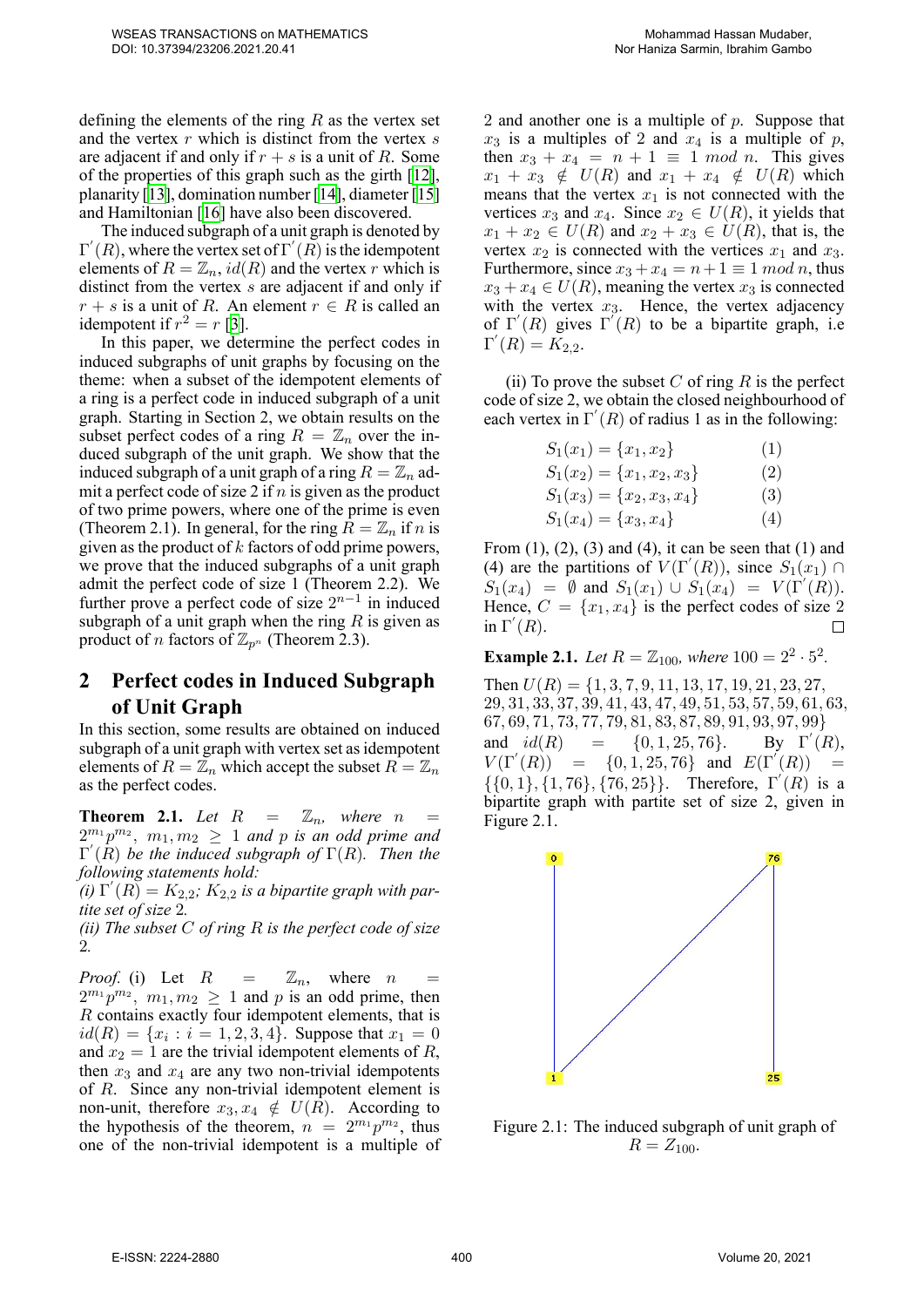By Theorem 2.1,  $C = \{0, 25\}$  is the perfect code of size 2 in  $\Gamma(R)$ .

**Theorem 2.2.** Let  $R = \mathbb{Z}_n$ , where *n*  $p_1^{m_1} p_2^{m_2}, \cdots p_k^{m_k}, m_1, m_2, \cdots, m_k \ge 1$  and  $p_i$  are *distinct odd primes and* Γ *′* (*R*) *be the induced subgraph of* Γ(*R*)*. Then the following statements hold: (i)* Γ *′* (*R*) *contains finite number of triangles,*  $\{1, x_i, x_j\}$  *as its subgraphs* ;

*(ii) The subset C of a ring R is the perfect code of size* 1*.*

*Proof.* (i) Assume  $R = \mathbb{Z}_n$ , where  $n =$  $p_1^{m_1} p_2^{m_2}$ ,  $\cdots$   $p_k^{m_k}$ ,  $m_1, m_2, \cdots, m_k \ge 1$  and  $p_i$  are distinct odd primes. Then  $id(R) = \{x_i : i =$  $1, 2, 3, \cdots, k$ . Since all non-trivial idempotent elements of  $R$  are multiples of  $p_i$ , therefore the nontrivial idempotent elements are non-units. Let  $x_1 = 0$ and  $x_2 = 1$  are the trivial idempotents and  $\{x_i :$  $j = 3, 4, \dots, k$  be the non-trivial idempotents. Then  $x_1 + x_2 \in U(R), x_1 + x_j \notin U(R)$  and  $x_2 + x_j \in$  $U(R)$ . Similarly,  $x_i + x_k \in U(R)$  for some nontrivial idempotents  $x_i$  and  $x_k$  if  $x_i$  and  $x_k$  are multiples of different primes. Therefore, Γ *′* (*R*) is a graph that contains finite number of triangles,  $\{x_2, x_i, x_j\}$ as its subgraphs, where  $x_2$ ,  $x_i$  and  $x_j$  are distinct vertices in  $\Gamma'(R)$ .

(ii) Since all vertices in  $\Gamma'(R)$  are at distance not more than 1 to the vertex  $x_2$ , meaning that  $S_1(x_2)$  = *V*( $\Gamma(R)$ ). Thus  $C = \{x_2\}$  is the perfect code in  $\Gamma'(R)$ .  $\Box$ 

**Example 2.2.** *Let*  $R = \mathbb{Z}_{105}$ *, where*  $105 = 3 \cdot 5 \cdot 7$ *.* 

Then*U*(*R*) = *{*1*,* 2*,* 4*,* 8*,* 11*,* 13*,* 16*,* 17*,* 19*,* 22*,* 23*,* 26*,* 29*,* 31*,* 32*,* 34*,* 37*,* 38*,* 41*,* 43*,* 44*,* 46*,* 47*,* 52*,* 53*,* 58*,* 59*,* 61*,* 62*,* 64*,* 67*,* 68*,* 71*,* 73*,* 74*,* 76*,* 79*,* 82*,* 83*,* 86*,* 88*,* 89*,* 92*,* 94*,* 97*,* 101*,* 103*,* 104*}* and *id*(*R*) = *{*0*,* 1*,* 15*,* 21*,*  $(36, 70, 85, 91)$ . By  $\Gamma'(R)$ ,  $V(\Gamma'(R)) = \{0, 1, 15, 21,$ 36*,* 70*,* 85*,* 91*}* and *E*(Γ*′* (*R*)) = *{{*0*,* 1*}, {*1*,* 15*}, {*1*,* 21*}, {*1*,* 36*}, {*1*,* 70*}, {*1*,* 85*}, {*1*,* 91*}, {*15*,* 91*}, {*21*,* 85*}, {*36*,* 70*}, {*36*,* 85*}, {*85*,* 91*}}*. Therefore, Γ *′* (*R*) is a graph with 8 vertices and 12 edges, given in Figure 2.2.



Figure 2.2: The induced subgraph of unit graph of  $R = Z_{105}$ .

By Theorem 2.2,  $C = \{1\}$  is the perfect code of size  $1$  in  $\Gamma(R)$ .

In the next example, we show that if in the condition of Theorem 2.2, at least one of the  $p_i$  be an even prime, then  $\Gamma(R)$  does not accept the perfect codes.

**Example 2.3.** Let 
$$
R = \mathbb{Z}_{30}
$$
, where  $30 = 2 \cdot 3 \cdot 5$ .

Then *U*(*R*) = *{*1*,* 7*,* 11*,* 13*,* 17*,* 19*,* 23*,* 29*}* and *id*(*R*) = *{*0*,* 1*,* 6*,* 10*,* 15*,* 16*,* 21*,* 25*}*. By Γ *′* (*R*),  $V(\Gamma'(R))$  $= {$ {0*,* 1*,* 6*,* 10*,* 15*,* 16*,* 21*,* 25} and *E*(Γ*′* (*R*)) = *{{*0*,* 1*}, {*1*,* 6*}, {*1*,* 10*}, {*1*,* 16*}, {*6*,* 25*}, {*10*,* 21*}, {*15*,* 16*}, {*16*,* 21*}, {*16*,* 25*}}*. Therefore,  $\Gamma'(R)$  is a bipartite graph with partite set of size 4, given in Figure 2.3.



Figure 2.3: The induced subgraph of unit graph of  $R = Z_{30}$ .

To show no subset of the ring *R* is a perfect code in Γ *′* (*R*), we obtain the closed neighbourhood of each vertex in  $\Gamma'(R)$  of radius 1 as in the following:

| $S_1(0) = \{0,1\}$                | (1) |
|-----------------------------------|-----|
| $S_1(1) = \{0, 1, 6, 10, 16\}$    | (2) |
| $S_1(6) = \{1, 6, 25\}$           | (3) |
| $S_1(10) = \{1, 10, 21\}$         | (4) |
| $S_1(15) = \{15, 16\}$            | (5) |
| $S_1(16) = \{1, 15, 16, 21, 25\}$ | (6) |
| $S_1(21) = \{10, 16, 21\}$        | (7) |
| $S_1(25) = \{6, 16, 25\}$         | (8) |

The closed neighbourhoods of the vertices 0*,* 1*,* 6*,* 10*,* 15*,* 16*,* 21 and 25 show that the union of no distinct neighbourhoods gives the whole vertex set. Consequently, no subset of the ring *R* is a perfect code in  $\Gamma'(R)$ .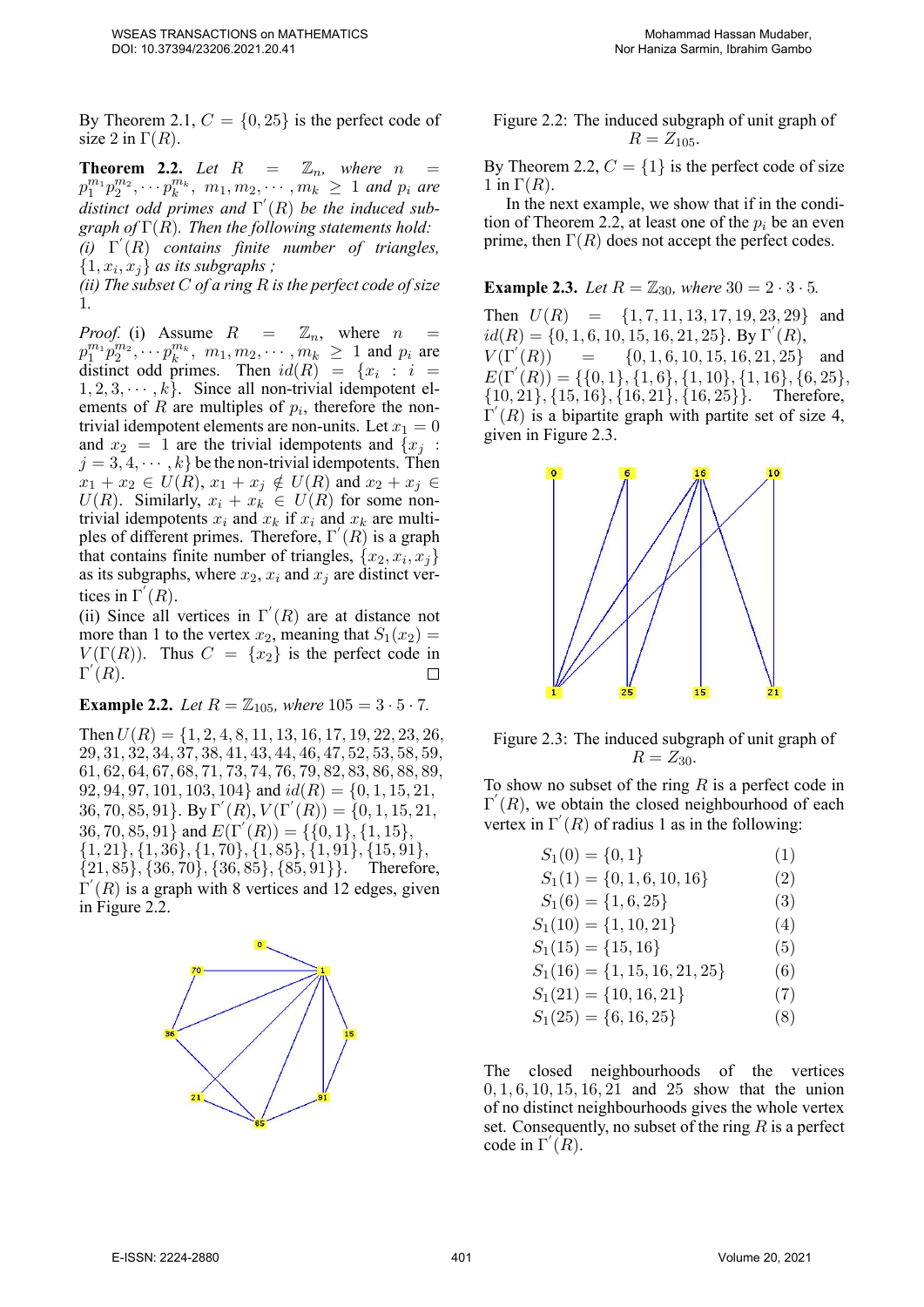**Theorem 2.3.** Let  $R = \mathbb{Z}_{p^m} \times \mathbb{Z}_{p^m} \times \mathbb{Z}_{p^m} \times \cdots \times \mathbb{Z}_{p^m}$ *with n factors and* Γ *′* (*R*) *be the induced subgraph of* Γ(*R*)*. Then the following statements hold:*  $(i) \Gamma'(R) = \bigcup_{k=1}^{2^{n-1}} K_2.$ 

*(ii) The subset C of ring R is a perfect code of size*  $2^{n-1}$ .

*Proof.* Assume  $R = \mathbb{Z}_{p^m} \times \mathbb{Z}_{p^m} \times \mathbb{Z}_{p^m} \times \cdots \times \mathbb{Z}_{p^m}$ with *n* factors. Then  $id(R) = \{x_i : i =$ 1, 2, 3,  $\cdots$ , 2<sup>*n*</sup></sub>}. Let  $x_1 = (0, 0, 0, \cdots, 0)$ ,  $x_2 = (0, 0, 0, \cdots, 1), \cdots, x_{2^n} = (1, 1, 1, \cdots, 1).$ By  $\Gamma'(R)$ ,  $V(\Gamma'(R)) = id(R)$  and two distinct vertices  $x_i$  and  $x_j$  are connected if and only if  $x_i + x_j \in U(R)$ . This gives that  $E(\Gamma'(R)) =$ *{{x*1*, x*<sup>2</sup> *<sup>n</sup> }, {x*2*, x*<sup>2</sup> *<sup>n</sup>−*1*}, · · · , {x*<sup>2</sup> *<sup>n</sup>−*<sup>1</sup> *, x*<sup>2</sup> *<sup>n</sup>−*<sup>1</sup>+1*}}*. Hence,  $\Gamma'(R) = \bigcup_{k=1}^{2^{n-1}} K_2$ .

To prove the subset *C* of ring *R* is a perfect code of size  $2^{n-1}$ , we determine the closed neighbourhood of all vertices with radius 1 in  $\Gamma'(R)$  as in the following:

$$
S_1(x_1) = \{x_1, x_{2^n}\} = S_1(x_{2^n})
$$
\n(1)

$$
S_1(x_2) = \{x_2, x_{2^n-1}\} = S_1(x_{2^n-1})
$$
\n(2)

$$
S_1(x_3) = \{x_3, x_{2^n-2}\} = S_1(x_{2^n-2})
$$
\n(3)

$$
\vdots
$$
  

$$
S_1(x_{2^{n-1}}) = \{x_{2^{n-1}}, x_{2^{n-1}} + 1\} = S_1(x_{2^{n-1}+1}) \quad (2^{n-1})
$$

The above results show that *<sup>n</sup>−*<sup>1</sup> ) partition  $S_1(x_1), S_1(x_2), S_1(x_3), \cdots, S_1(x_{2^{n-1}})$ the vertex set,  $V(\Gamma'(R))$ . Hence, the subset  $C = \{x_1, x_2, x_3, \dots, x_{2^{n-1}}\}$  of ring *R* is a perfect code of size 2 *n−*1 .  $\Box$ 

### **3 Conclusion**

In this paper, by the idea of a unit graph, its induced subgraphs are constructed according to the unit and idempotent elements of the ring of integer modulo *n*. The results that have been obtained represent the types of the induced subgraphs of the unit graphs as well as the perfect codes over these graphs. The results show that if  $R = \mathbb{Z}_n$ , where  $n = 2^{m_1} p^{m_2}$ ,  $m_1, m_2 \ge 1$  and p is an odd prime, then the perfect code accepted by Γ *′* (*R*) is of size 2, while if  $R = \mathbb{Z}_n$ , where  $n =$  $p_1^{m_1} p_2^{m_2}, \cdots p_k^{m_k}, \ m_1, m_2, \cdots, m_k \geq 1$  and  $p_i$  are distinct odd primes, then the perfect code accepted by  $\Gamma'(R)$  is of size 1. However, if  $R = \mathbb{Z}_{p^m} \times \mathbb{Z}_{p^m}$  $\mathbb{Z}_{p^m} \times \cdots \times \mathbb{Z}_{p^m}$ , then the perfect code accepted by  $\Gamma'(R)$  is of size  $2^{n-1}$ . According to the existing literatures on perfect codes in graphs of groups, this research which is an extension of the previous studies present the subset perfect codes of the ring  $R = \mathbb{Z}_n$ . Therefore, this research open up many research areas to determine the subset or subring perfect codes of rings over the existence graphs associated with rings. Referring to the theory of error correcting codes in coding theory, a subset of the vertices of a graph is called t-error correcting code if the minimum distance between the two elements in the subset is at least  $2t + 1$ . Thus, as an application, the findings of this research might be helpful on single-error correcting codes since the minimum distance between the two elements of the perfect code *C* is at least 3.

*References:*

- <span id="page-3-0"></span>[1] C. E. Shannon, A mathematical theory of communication, *The Bell system technical journal*, Vol. 27, No. 3, 1948, pp. 379-423.
- <span id="page-3-1"></span>[2] R. W. Hamming, Error detecting and error correcting codes, *The Bell system technical journal*, Vol. 29, No. 2, 1950, pp. 147-160.
- <span id="page-3-2"></span>[3] W. K. Nicholson, *Introduction to abstract algebra*, John Wiley Sons, 2012.
- <span id="page-3-3"></span>[4] J. H. Van Lint, A survey of perfect codes, *The Rocky Mountain Journal of Mathematics*, Vol. 5, No. 2, 1975, pp. 199-224.
- <span id="page-3-4"></span>[5] N. Biggs, Perfect codes in graphs, *Journal of Combinatorial Theory, Series B*, Vol. 15, No. 3, 1973, pp. 289-296.
- <span id="page-3-5"></span>[6] J. Kratochvil, Perfect codes over graphs, *Journal of Combinatorial Theory, Series B*, Vol. 40, No. 2, 1986, pp. 224-228.
- <span id="page-3-6"></span>[7] H. Huang, B. Xia, and S. Zhou, Perfect codes in Cayley graphs, *SIAM Journal on Discrete Mathematics*, Vol. 32, No. 1, 2018, pp. 548-559.
- <span id="page-3-7"></span>[8] X. Ma, G. L. Walls, K. Wang, and S. Zhou, Subgroup perfect codes in Cayley graphs, *SIAM Journal on Discrete Mathematics*, Vol. 34, No. 3, 2020, pp. 1909-1921.
- <span id="page-3-8"></span>[9] J. Zhang and S. Zhou, On subgroup perfect codes in Cayley graphs, *European Journal of Combinatorics*, Vol. 91, 2021, p. 103228.
- <span id="page-3-9"></span>[10] J. Chen, Y. Wang, and B. Xia, Characterization of subgroup perfect codes in Cayley graphs, *Discrete Mathematics*, Vol. 343, No. 5, 2021, p. 111813.
- <span id="page-3-10"></span>[11] N. Ashrafi, H. Maimani, M. Pournaki, and S. Yassemi, Unit graphs associated with rings, *Communications in Algebra*, Vol. 38, No. 8, 2010, pp. 2851-2871.
- <span id="page-3-11"></span>[12] H. Su and Y. Zhou, On the girth of the unit graph of a ring, *Journal of Algebra and Its Applications*, Vol. 13, No. 2, 2014, pp. 1-12.